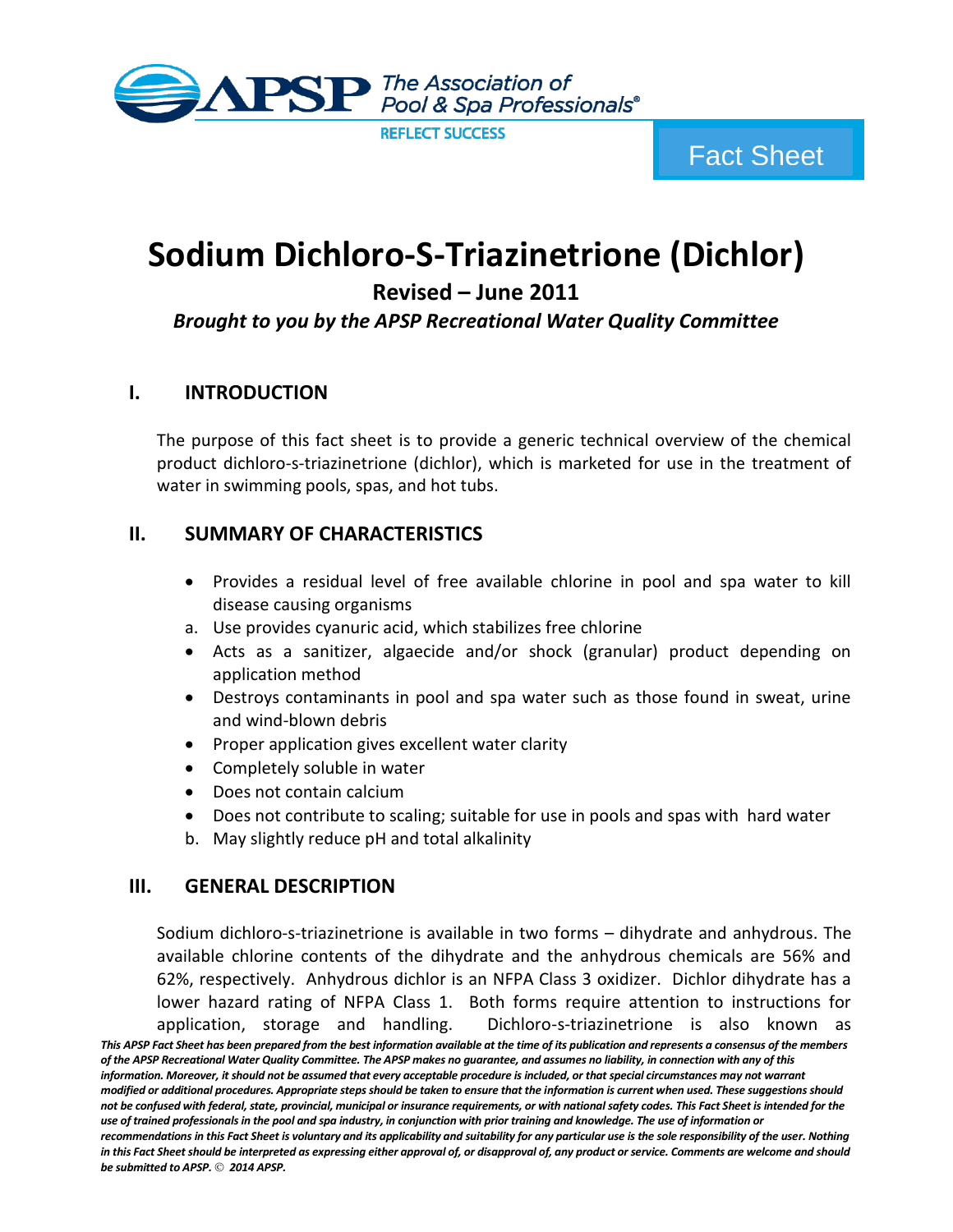

dichloroisocyanurate, dichloroisocyanuric acid, or dichlor for short. Dichloroisocyanuric acid is an EPA-registered pesticide sold for use as a sanitizer for pools and spas.

Dichlor is soluble in water, forming hypochlorous acid and hypochlorite ion or free available chlorine (FAC). Hypochlorous acid is more effective as a biocide than hypochlorite ion. The relative amounts of hypochlorous acid and hypochlorite will depend on pH. Therefore, always maintain the pH between the recommended values of 7.2 and 7.8. The biocidal properties of dichlor are due principally to hypochlorous acid, which kills bacteria, algae, and other microorganisms. Because a residual level of FAC can be maintained with the use of dichlor, it is classified as a primary sanitizer.

Dichlor is typically sold in granular form. This provides a simple and convenient way to chlorinate pools and spas. Dichlor is completely soluble in water and does not generate insoluble solids. Also, dichlor does not contribute to scaling. Thus, the dichlor products are suitable for hard water. Dichlor is typically sold by the manufacturer as a granular product with free available chlorine content depending on which form is used (dihydrate or anhydrous). Dichlor is available with additives which may provide some additional benefit to the user. However, it is important to note that if additives are mixed with the product, the available chlorine will be less than 56% or 62%. The available chlorine content is provided on product labels.

In addition to its use as a primary sanitizer, dichlor can perform additional water treatment functions to control algae and to oxidize contaminants and chloramines. If the proper concentration of free chlorine (1.0 ppm  $-$  4.0 ppm) is maintained in the pool with dichlor, the swimming pool water will be properly sanitized, that is, the bacteria will be killed fast enough to control their populations in the pool water. The free chlorine concentration for spas should be 2.0 – 5.0 ppm. The free chlorine generated from dichlor helps provide clear water by killing algae and by destroying organic matter that will cloud the water if allowed to build up. Chloramines, the most common cause of unpleasant odors, are also eliminated by the action of free chlorine.

When dichlor is used 0.9 ppm of cyanuric acid is added to the water for each ppm of available chlorine added. A certain amount of cyanuric acid (usually within the range of 30 ppm – 50 ppm) is necessary to protect outdoor pools from degradation by sunlight. When the recommended level of cyanuric acid is maintained, it slows down the degradation of free chlorine by sunlight and enables the free chlorine to last 3 - 4 times longer than free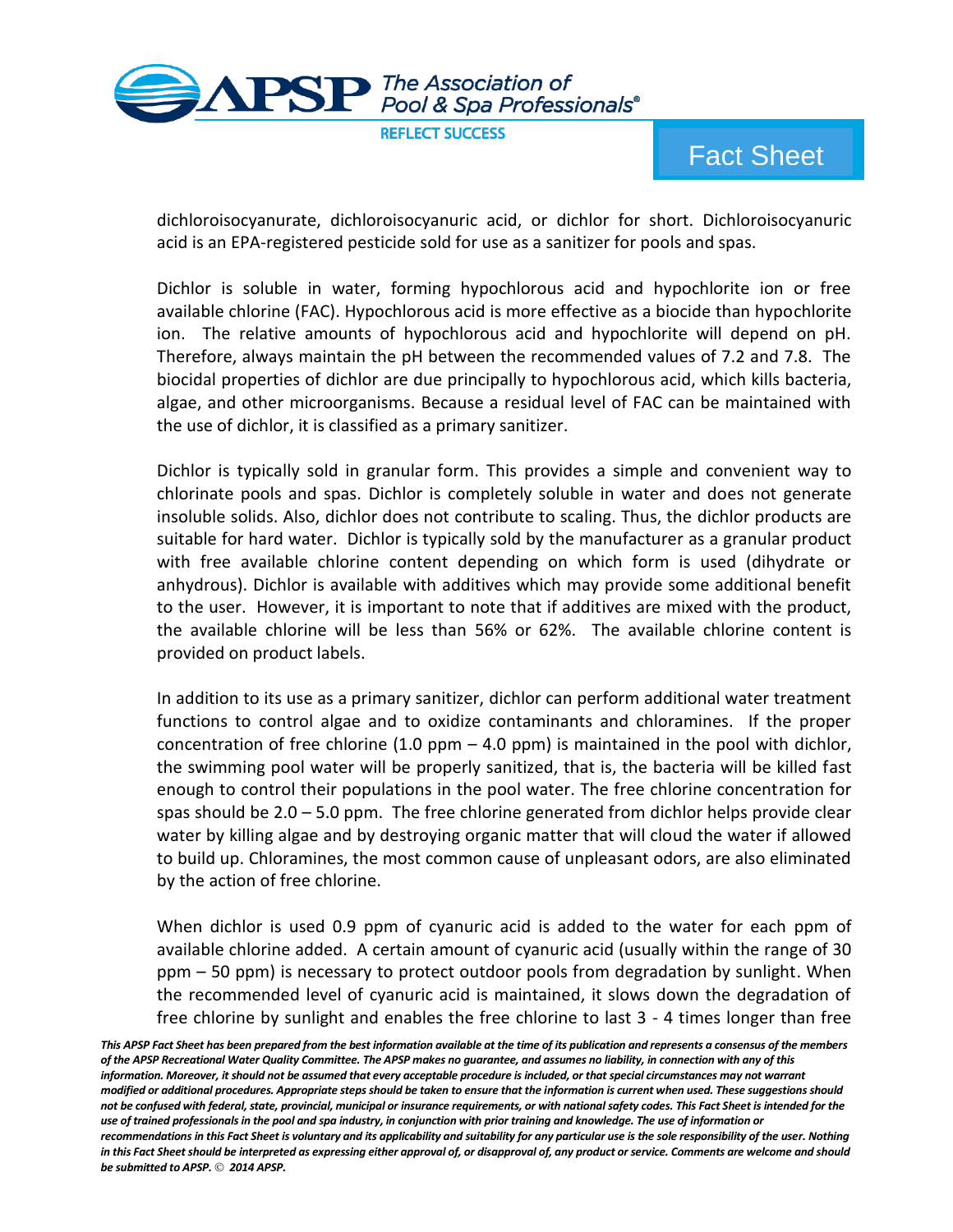

chlorine in outdoor pools without cyanuric acid. The effect of cyanuric acid on slowing the oxidation of organics, kill rates of bacteria, viruses and algae has been demonstrated, primarily in controlled laboratory studies.

Cyanuric acid is a very stable molecule and does not readily degrade in swimming pools and spas. If the cyanuric acid level exceeds the APSP maximum of 100 ppm, it is recommended to perform a partial drain and refill. Draining has the advantage of removing contaminants that have built up through use of the pool or spa and is recommended as a periodic practice for all pools and spas to control the total dissolved solids.

#### **IV. APPLICATION**

The ways that dichlor products are used depend upon the purpose of application and the product form. The EPA registered product label will have explicit use instructions that describe how to apply the material for specific application purposes. Dichlor is typically applied by broadcasting the product directly into the water. Those requirements will be explained on each label.

The amount of product to be used or dispensed depends upon the specific application and the volume of water being treated. For example, in routine sanitizing use, the objective is to maintain a residual available chlorine (FAC) concentration of 1.0 ppm  $-$  4.0 ppm for pools and 2.0 ppm – 5.0 ppm for spas. The label use instructions will explain how to determine a typical dosage for the water volume to be treated. Label use instructions will similarly define dosage requirements for other product applications such as oxidation, shock treatment or superchlorination.

The requirements for pool water testing in the application of dichlor based products should be indicated on the product label. The primary parameter to be tested is the level of FAC in the water. The choice of testing methods will vary depending on the type of pool (residential or commercial) and local regulations and standards. The product label should recommend that the pool water quality be properly balanced. This requires testing of the pool water balance parameters of pH, alkalinity, calcium hardness, and stabilizer (i.e., cyanuric acid).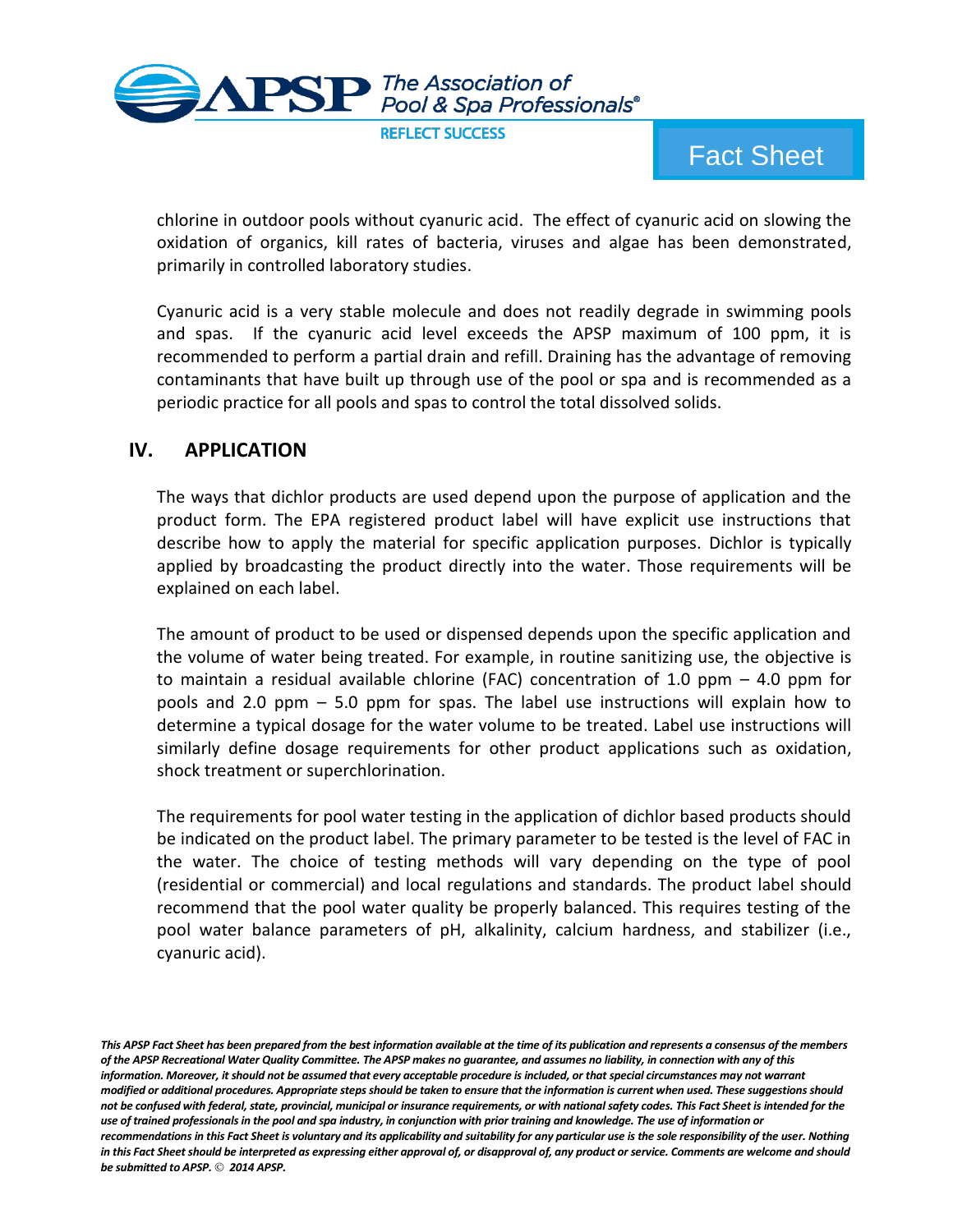

Granular dichlor is often used to treat black algae that commonly grow in the cracks and crevices of the pool surfaces. Granular dichlor is acceptable for use in vinyl-lined pools for this purpose provided the user follows the instructions provided on the product label.

# **V. PRECAUTIONS**

In order to safely use and handle dichlor products, all individuals involved in their manufacture, distribution, sale, use should be trained and knowledgeable about their properties. Safety information is available on the product label, product MSDS (Material Safety Data Sheet), and manufacturer's training materials. This safety information will include product and packaging disposal instructions and spill response information.

Dichlor is a dry solid with strong oxidizing properties. It is stable when stored in a cool, dry, ventilated area and not contaminated by other chemicals such as acids or easily oxidizable materials. Dichlor, in the solid form, shall not be mixed with other pool chemicals including other chlorinating agents. Partially empty packages must not be consolidated, as this could result in dangerous mixing with incompatible dry chlorinating agents having a similar appearance.

*CAUTION: If mishandled, improperly stored, or contaminated, dichlor products can become unstable and dangerous, as is the case in general with chlorinating agents.* Fire, explosion and/or evolution of toxic gasses could result, depending on the nature and amount of the contaminant.

As with any oxidizer, dichlor can oxidize metals and may result in staining of pool and spa surfaces.

#### **VI. REFERENCES**

- 1. National Fire Protection Association, NFPA 400 Hazardous Materials Code, 2010 Edition, Annex G
- 2. Appendix A, ANSI/APSP-1, ANSI/APSP-2, ANSI/APSP-3, ANSI/APSP-4, ANSI/APSP/ICC-5, ANSI/APSP-6 standards, Association of Pool and Spa Professionals, 2111 Eisenhower Ave., Alexandria, Virginia 22314.